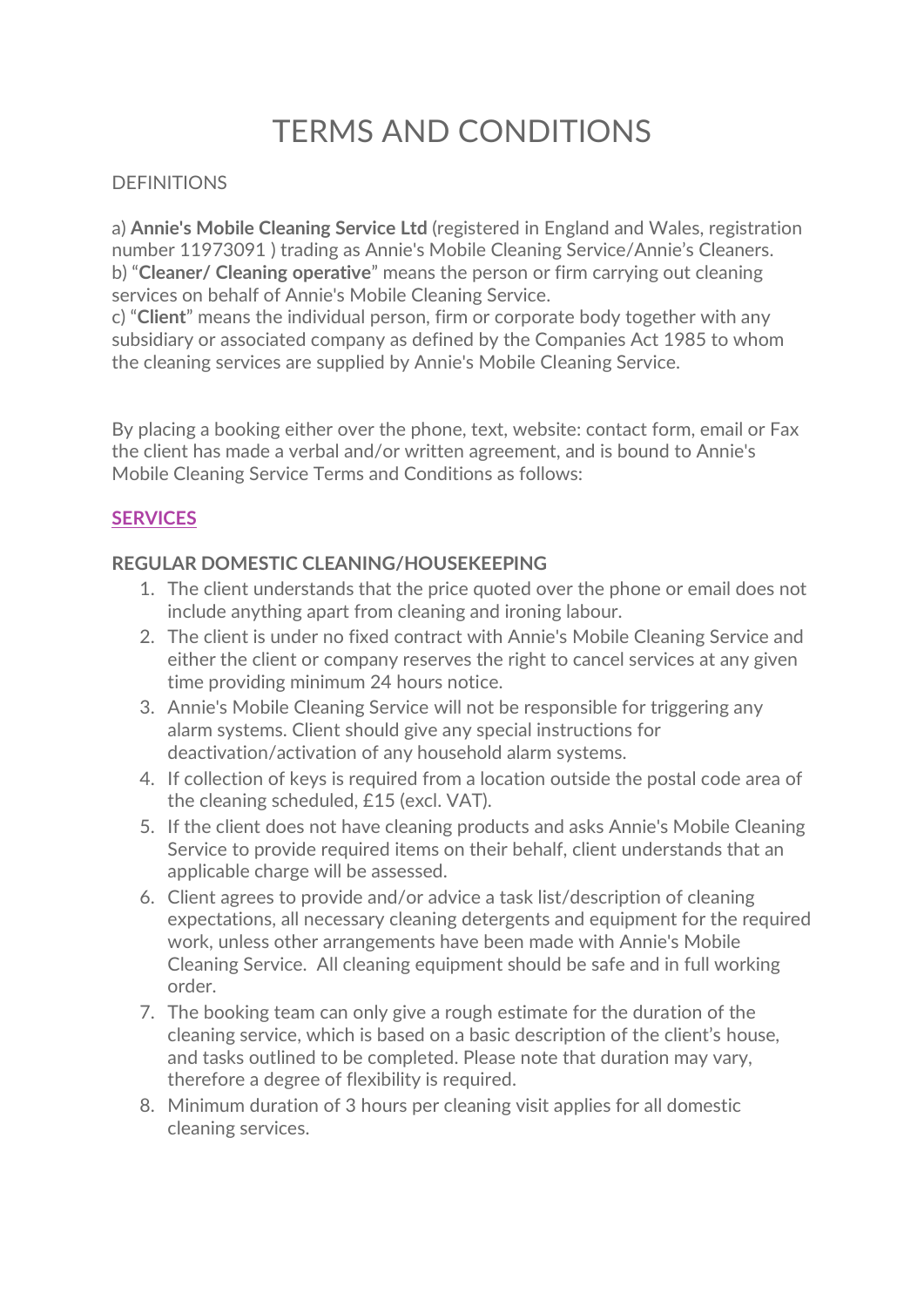- 9. Annie's Mobile Cleaning Service reserves the right to suspend regular cleaning services if 3 consecutive payments are missed upon receiving reminders of outstanding payment.
- 10.The client agrees to pay for every service prior to the service, on the day or on completion within 24hrs of the cleaning session.

# **END OF TENANCY CLEANING**

- 1. Annie's Mobile Cleaning Service reserves the right to amend the initial quotation, should the client's original requirements change.
- 2. If collection of keys is required from a location outside the postal code area of the cleaning scheduled, £15 (excl. VAT).
- 3. The client understands that the price quoted is inclusive of cleaning labour, cleaning detergents and equipment required to complete the clean.
- 4. There is no minimum duration of hours required per cleaning visit and this service is not priced per hour, but at a fixed price agreed before the start of the End of Tenancy clean.
- 5. The booking team can only give an estimate of the duration of the cleaning service, which is based on a basic description of the client's house. Please note that the duration may vary, therefore a degree of flexibility is required.
- 6. The client understands that additional Parking and Congestion charges may apply.
- 7. The client is advised that this service may take double the length of time required for a general clean. After Builders Cleaning, After Party Cleaning or badly neglected homes may take up to three times longer than a wellmaintained home requiring general cleaning.

## **ONE-OFF DEEP CLEANING / SPRING CLEANING**

- 1. Annie's Mobile Cleaning Service reserves the right to amend the initial quotation, should the client's original requirements change.
- 2. A minimum duration of 3 hours per cleaning visit applies.
- 3. Client agrees to provide a list of tasks, cleaning detergents and equipment needed for the required work, unless other arrangements have been made with Annie's Mobile Cleaning Service.
- 4. All cleaning equipment should be safe and in full working order.
- 5. If the customer does not have cleaning detergents, Annie's Mobile Cleaning Service will supply all necessary cleaning detergents for additional costs. (excl. VAT) per booking. This has to be requested at the time of the booking.
- 6. If collection of keys is required from a location outside the postal code area of the cleaning scheduled, £15 (excl. VAT).
- 7. The client understands that the price quoted is not a "package deal" and includes only cleaning labour.
- 8. The booking team can only give an estimate for the duration of the cleaning service, which is based on a basic description of the client's home. Please note that the duration may vary, therefore a degree of flexibility is required.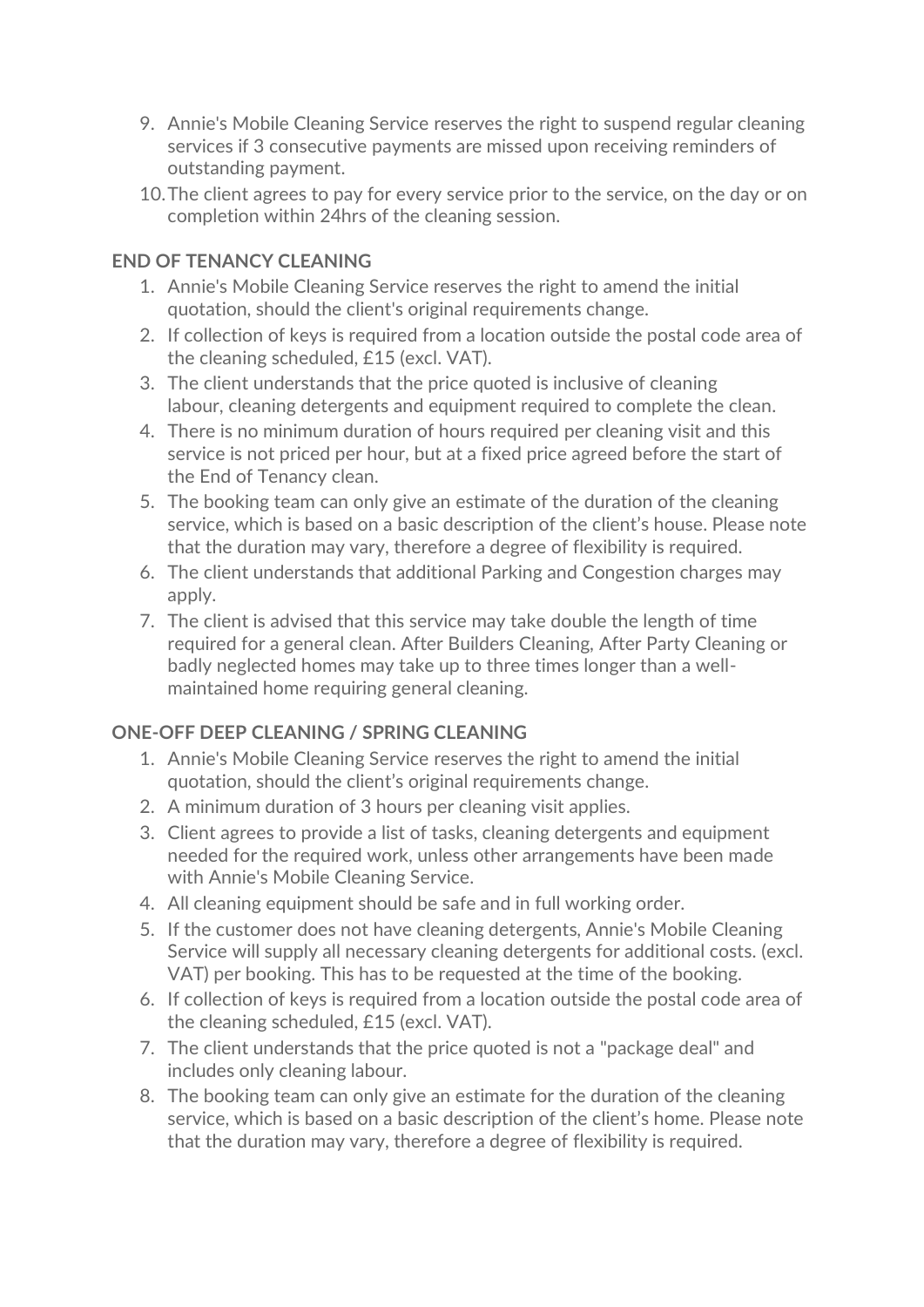- 9. The client understands that additional Parking and Congestion charges may apply.
- 10.The client is advised that this service may take double the length of time required for a general clean. After Builders Cleaning, After Party Cleaning or badly neglected homes may take up to three times longer than a wellmaintained home requiring general cleaning.

# **CARPET CLEANING & UPHOLSTERY CLEANING**

- 1. Annie's Mobile Cleaning Service reserves the right to amend the initial quotation, should the client's original requirements change.
- 2. If the client has a dog, cat or other hairy pet then an extra 1-hour charge will be added to the service price due to the extensive amount of animal hair slowing down the cleaning process.
- 3. The client understands that additional Parking and Congestion charges may apply.
- 4. All carpet/upholstery cleaning orders are subject to £50 (excl. VAT) minimum call out charge.
- 5. If collection of keys is required from a location outside the postal code area of the cleaning scheduled, £15 (excl. VAT).

# **PAYMENTS**

- 1. Each payment is requested prior to service completion.
- 2. Payments can be made in online using PayPal or BACS transfer on completion of the service.
- 3. Payments can be made by cheque on completion, please make the cheque payable to 'Annie's Mobile Cleaning Service LTD'. If paying by cheque, a cheque guarantee card is required, and the client will be responsible for all bank and legal charges resulting from a dishonoured cheque.
- 4. Client understands that any 'late payments' may be subject to additional charges.
- 5. If payment is not made after 30 days of invoice then the account will be passed to our collection's agency, after which a charge of 15% plus on top of the initial invoice due, will be added to the debt. You agree as part of these Terms and Conditions to pay this sum which represents our reasonable costs in collecting the unpaid amounts.

# **COMPLAINTS AND CLAIMS**

- 1. The client accepts and understands that poor service, breakage/damage or theft must be reported within 24 hours from the service date. Failure to do so will result in no refunds or recovery cleanings.
- 2. Annie's Mobile Cleaning Service requires the presence of the client or his/hers representative in the beginning and at the end of the cleaning session as an inspection can be carried out and if any corrections, should be made on the same day.
- 3. If the client has scheduled an inventory check then it is required to commence no later than 24 hours after the cleaning service has been carried out.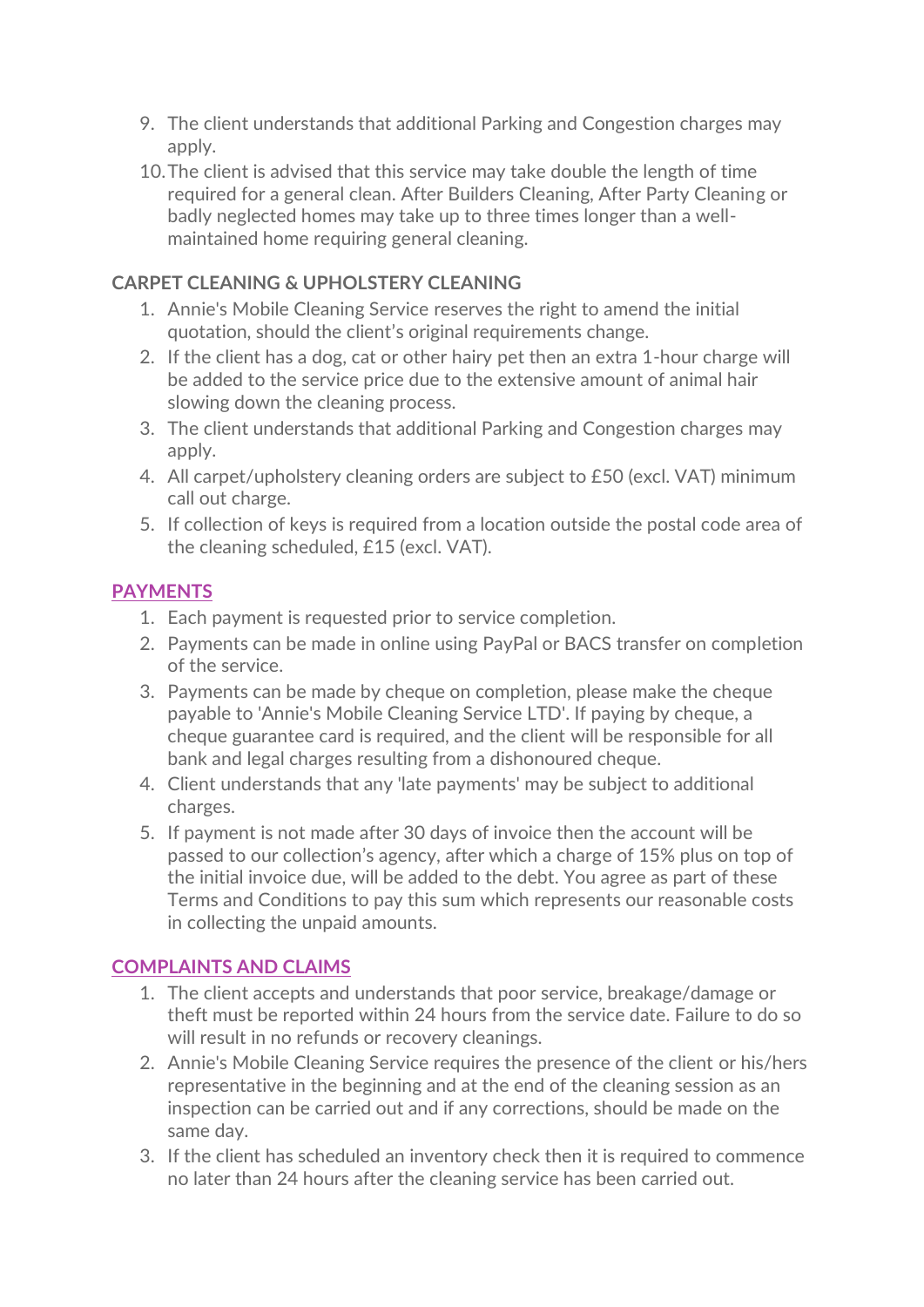- 4. Annie's Mobile Cleaning Service will not accept a complaint based on an Inventory check report, filed more than 24-hour after the cleaning service.
- 5. Annie's Mobile Cleaning Service may take up to 3 5 working days to respond to a complaint.
- 6. Complaints are accepted verbally over the phone and in writing (letter, email or fax). Complaints must be reported on completion or within the following 24-hours after service completion.
- 7. All fragile and highly breakable items must be secured or removed. Items excluded from liability are cash, jewellery, items of sentimental value (the client will be credited with the items present cash value), art and antiques.
- 8. Key replacement/locksmith fees are paid only if keys are lost by our cleaning operatives. There is a £30 per household liability limit.
- 9. Annie's Mobile Cleaning Service agrees to keep all client's information confidential.
- 10.In case of damage Annie's Mobile Cleaning Service will repair the item at its cost. If the item cannot be repaired, Annie's Mobile Cleaning Service will rectify the problem by crediting the client with the item's present actual cash value, towards a like replacement from an Annie's Mobile Cleaning Service source upon payment of cleaning services rendered.

## **INSURANCE**

- 1. Annie's Mobile Cleaning Service has full coverage of Public and products Liability, Employers Liability and Crisis containment. The policy will cover any accidental damages caused by our cleaning operatives working on behalf of Annie's Mobile Cleaning Service, reported within 24 hours of service date.
- 2. Annie's Mobile Cleaning Service reserves the right to refuse to share any of the confidential company's documents.

## **CUSTOMER SATISFACTION**

- 1. Annie's Mobile Cleaning Service is continuously working hard to improve our level of service for all of our clients, any feedback that may aid this is accepted.
- 2. All clients understand that he/she is not entitled to any refunds. We recommend checking the property thoroughly before the cleaner leaves. If this is not possible then the complaint will have to be reported within 24 hours. **Complaints received after 24 hours will not be valid.**
- 3. If there is a complaint, we will send a supervisor to validate your complaint and reclean where necessary.

- If you arranged for another cleaning or already cleaned the property or were fined by your property management company, we will not be able to reimburse you.

- 4. In the unlikely event that the client is not completely satisfied with a cleaning service, Annie's Mobile Cleaning service will offer to re-clean any areas and items to meet the client's satisfaction.
- 5. The client must be present at all times during the re-clean. Annie's Mobile Cleaning Service reserves the right not to return a cleaner more than once.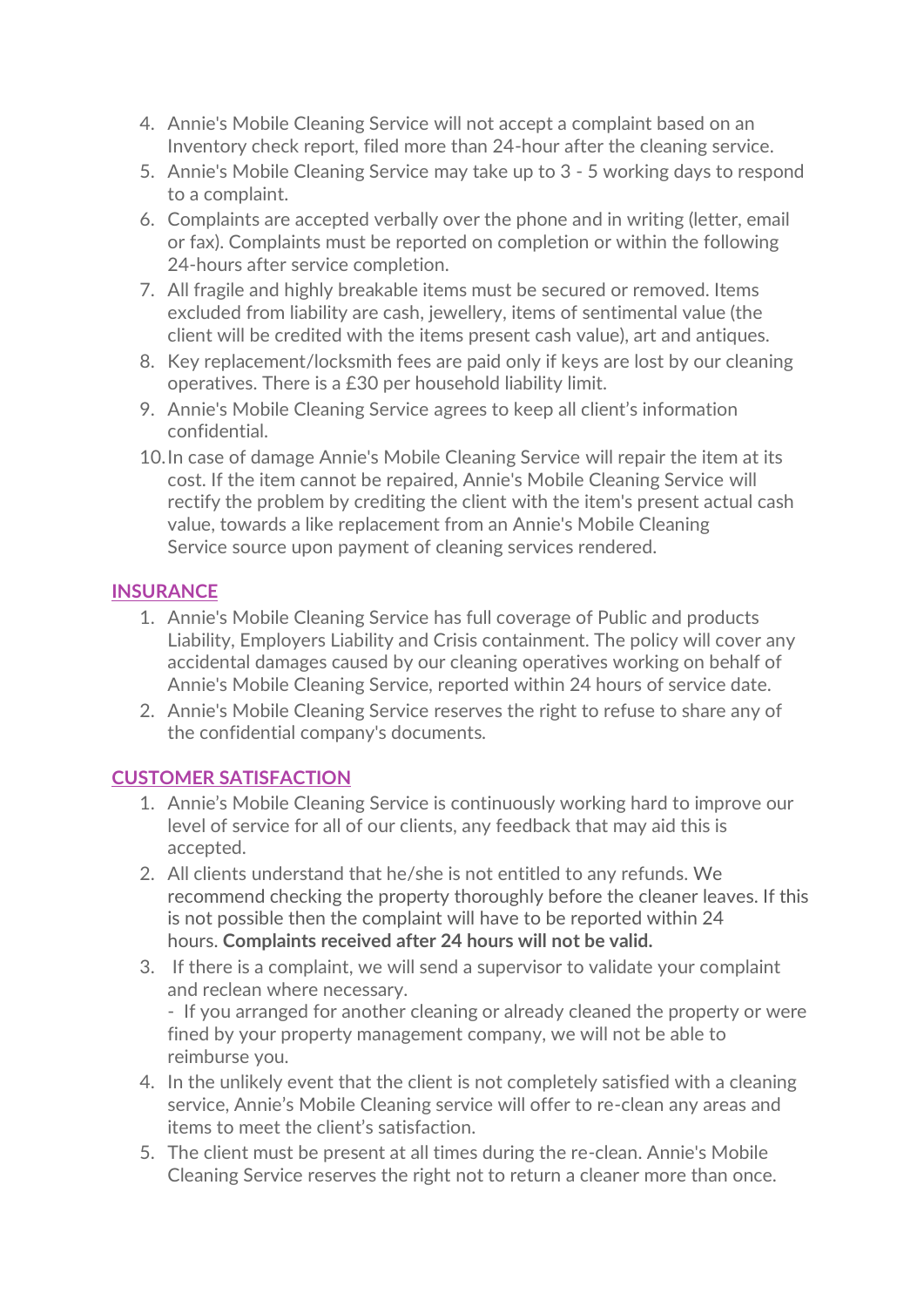6. We recommend someone to be present to check the cleaning before the cleaner leaves.

## **LIABILITY**

Annie's Mobile Cleaning Service reserves the right not to be liable for:

- 1. Completing tasks which are not stated on our client checklist/specified at the time of the booking.
- 2. A cleaning service not being completed due to the lack of suitable cleaning detergents and/or equipment in full working order, hot water or power supply.
- 3. Third party entering or present at the client's premises during the cleaning process.
- 4. Wear or discolouring of fabric becoming more visible once dirt has been removed when cleaning.
- 5. Failing to remove old/permanent stains that cannot be removed using standard carpet cleaning methods.
- 6. Existing damage or spillage that cannot be cleaned/removed completely using client provided cleaning detergents and equipment or standard carpet cleaning equipment.
- 7. Any damages caused by a faulty or not in fully working order detergents/equipment supplied by the client.
- 8. In any case that the client has got items which need special cleaning methods and special cleaning detergents, Annie's Mobile Cleaning Service reserves the right to refuse the provision of the cleaning detergents.
- 9. Annie's Mobile Cleaning Service will advise the client to provide the specific cleaning detergents. The booking team will pass cleaning instructions when scheduling appointments and give instruction to the present cleaner.
- 10.Annie's Mobile Cleaning service holds relevant business insurance policies including Professional Indemnity, Public and products Liability, Employers Liability and Crisis containment.

# **CANCELLATIONS**

## **ALL SERVICES**

- 1. Client may cancel or adjust the time of a cleaning visit/s by giving at least 12 24 hours advanced notice free of charge.
- 2. Client agrees to pay £15 if the client cancels or changes the date/time less than 12 hours prior to the scheduled appointment
- 3. Client agrees to pay £25:

- If the cleaner arrives, but the client is not reachable within 30 minutes and the cleaner cannot access the client's property.

\**Fee applied only if a cleaner reported the case to Annie's Mobile Cleaning Service and provided a evidence with unanswered calls to the client and pictures/videos of the door of the client's property.*

- In the event of a lock-out caused by our cleaners being turned away; no one home to let them in; or problem with client's keys that have been provided.

4. Client may terminate the regular cleaning service by giving at least 24 hours advanced notice in writing (includes via email), giving a reason and specifying the last